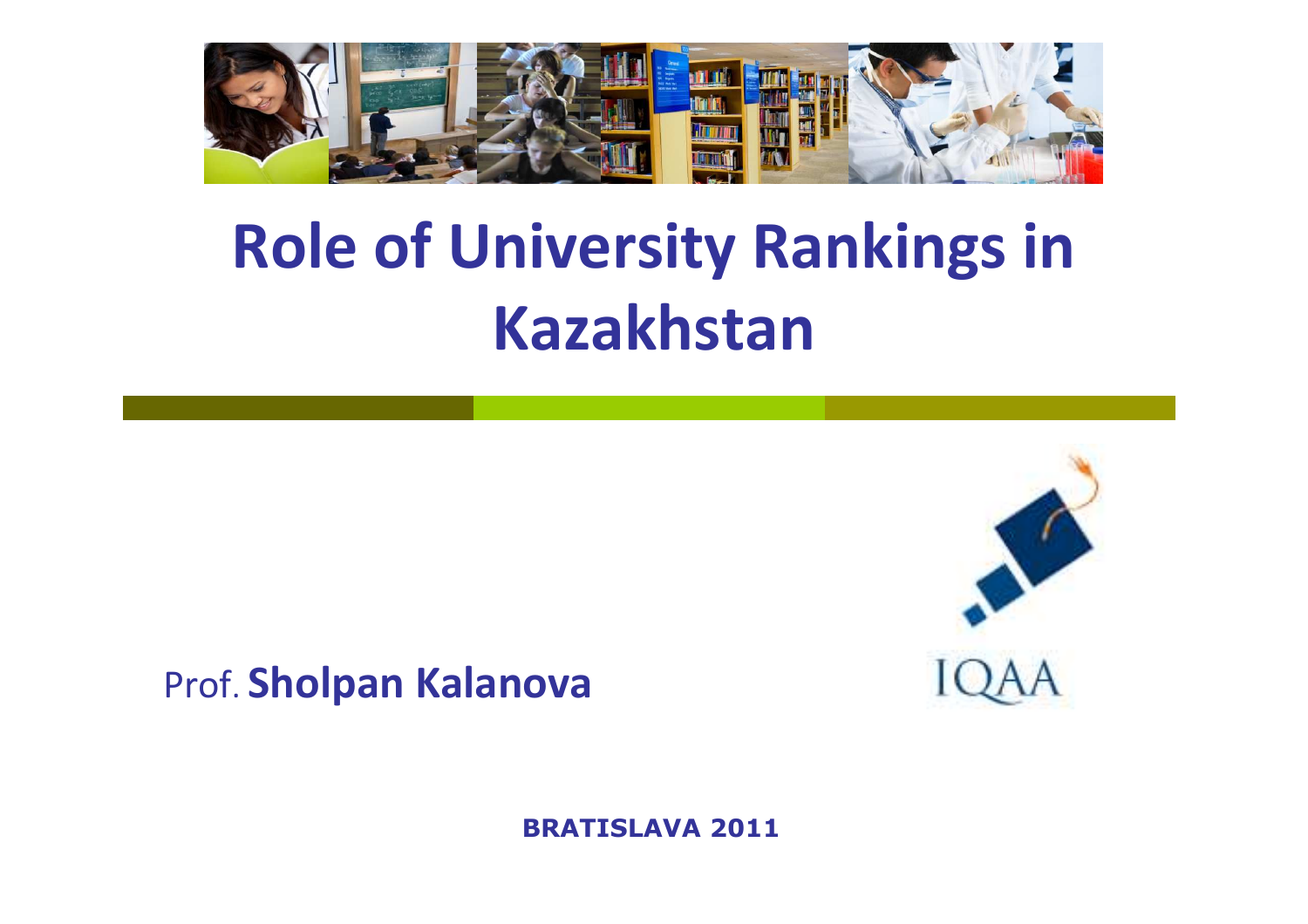

### **Kazakhstan's Higher Education System**

|      | <b>State Sector</b> |                 | <b>Private Sector</b> |                 | <b>Total</b> |                 |
|------|---------------------|-----------------|-----------------------|-----------------|--------------|-----------------|
|      | HEI's               | <b>Students</b> | <b>HEI's</b>          | <b>Students</b> | <b>HEI's</b> | <b>Students</b> |
| 2005 | 51                  | 396 807         | 128                   | 371867          | 179          | 775 762         |
| 2006 | 53                  | 390 588         | 121                   | 368 879         | 174          | 768 442         |
| 2007 | 53                  | 284 702         | 113                   | 318 805         | 166          | 717 053         |
| 2008 | 51                  | 338 290         | 90                    | 284 702         | 141          | 622 419         |
| 2009 | 53                  | 321 664         | 93                    | 277 749         | 146          | 610 264         |
| 2010 | 53                  | 310 092         | 94                    | 299 332         | 147          | 620 442         |
| 2011 | 53                  |                 | 95                    |                 | 148          |                 |

*Source*: Agency of Statistics of the Republic of Kazakhstan



**2010** – Joining the Bologna Process

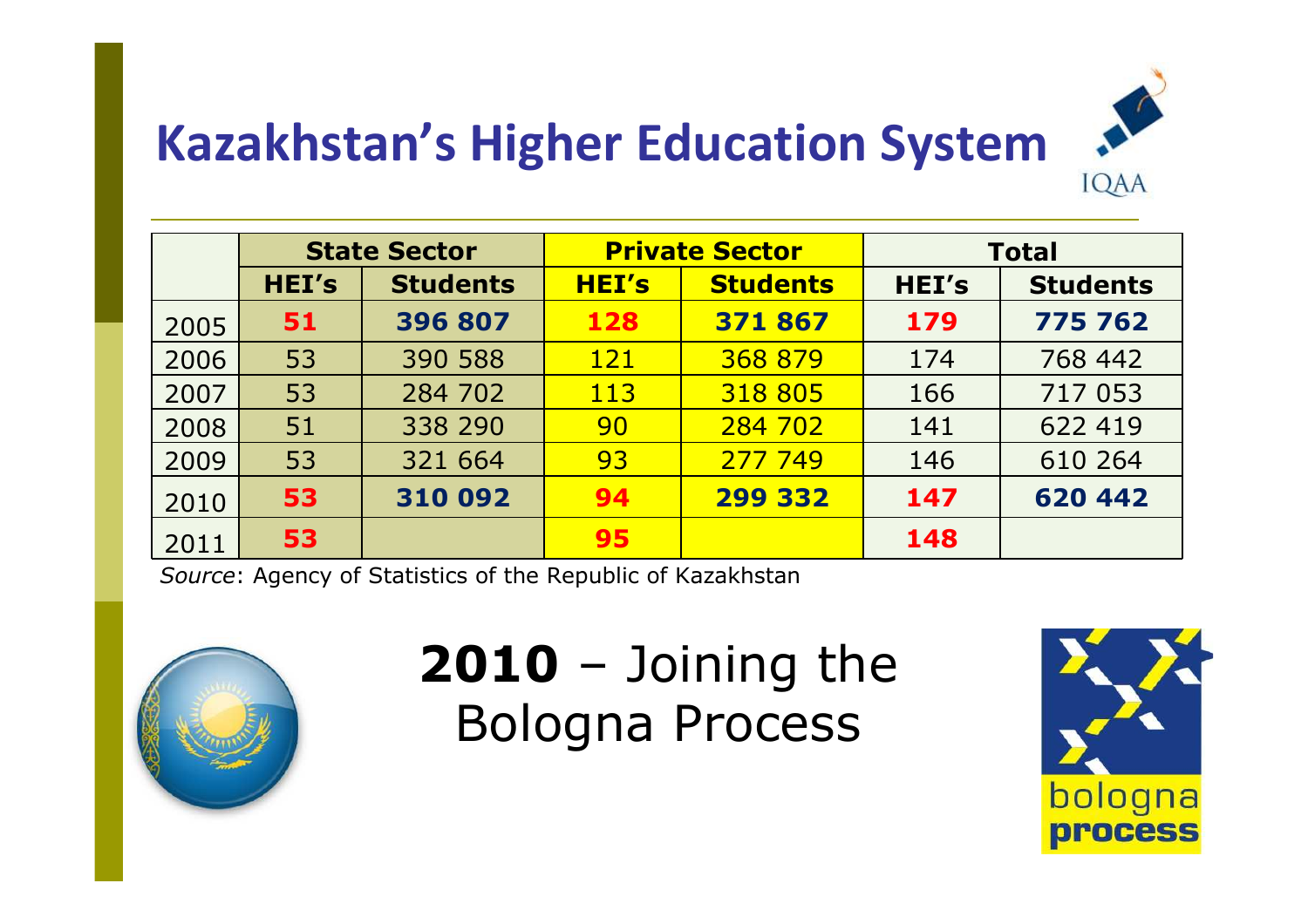### **Kazakhstan's Higher Education System**IQAA

### **New Classification of HEI's in the Updated Education Law:**

- **Rational Research Universities**
- National Universities (Arts, etc.)
- **Research Universities**
- **L** Universities
- Academies
- **Exercitutes**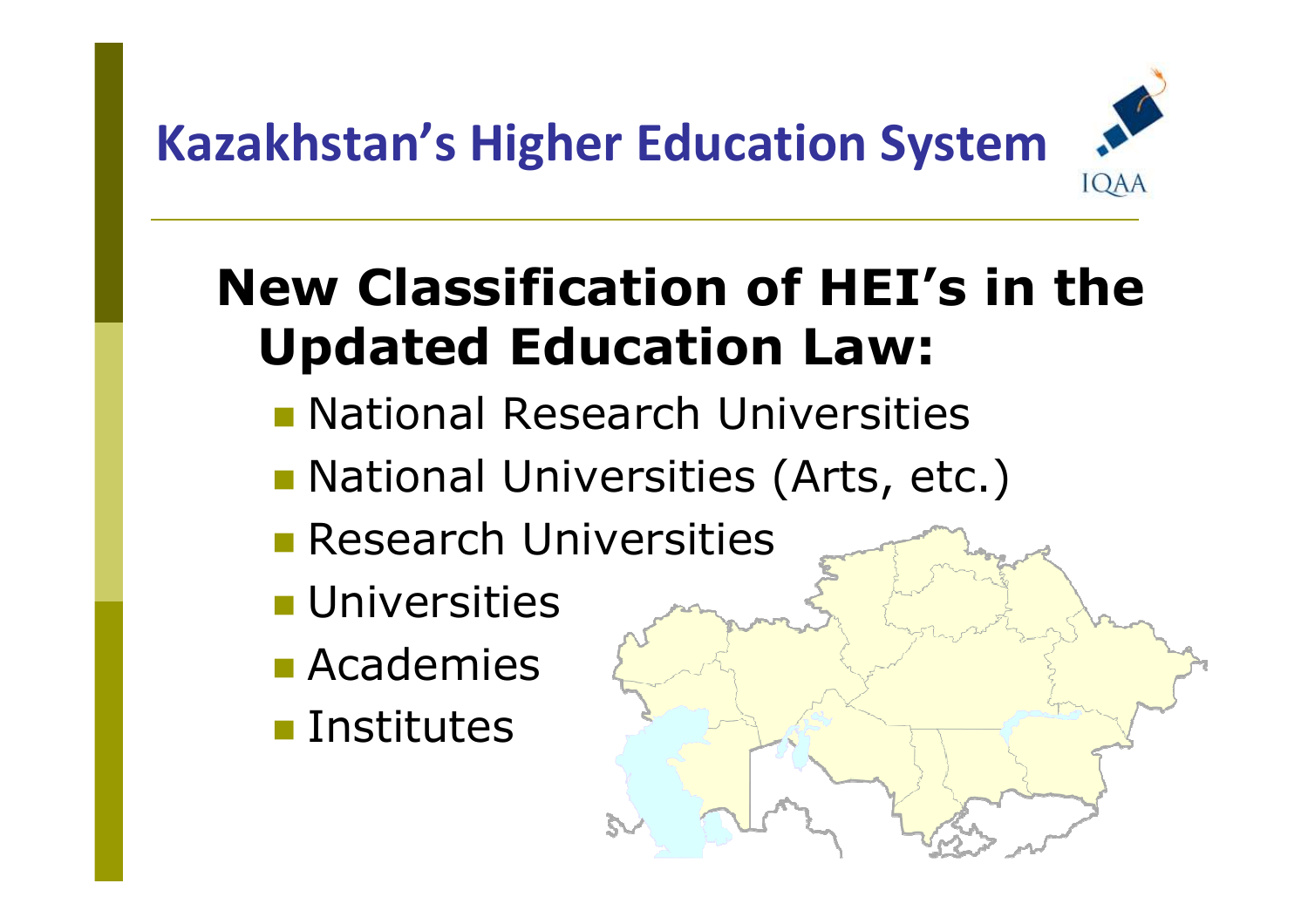**Milestones of the Ranking History in Kazakhstan**



- $\Box$  2006: **National Accreditation Center** developed and conducted Kazakhstan's first institutional rankings of universities
- 2008: **Independent Kazakhstan Quality Assurance Agency for Education (IQAA)** developed and conducted first independent institutional rankings of universities
- **□ 2009: IREG-4 Conference** in Astana, Kazakhstan

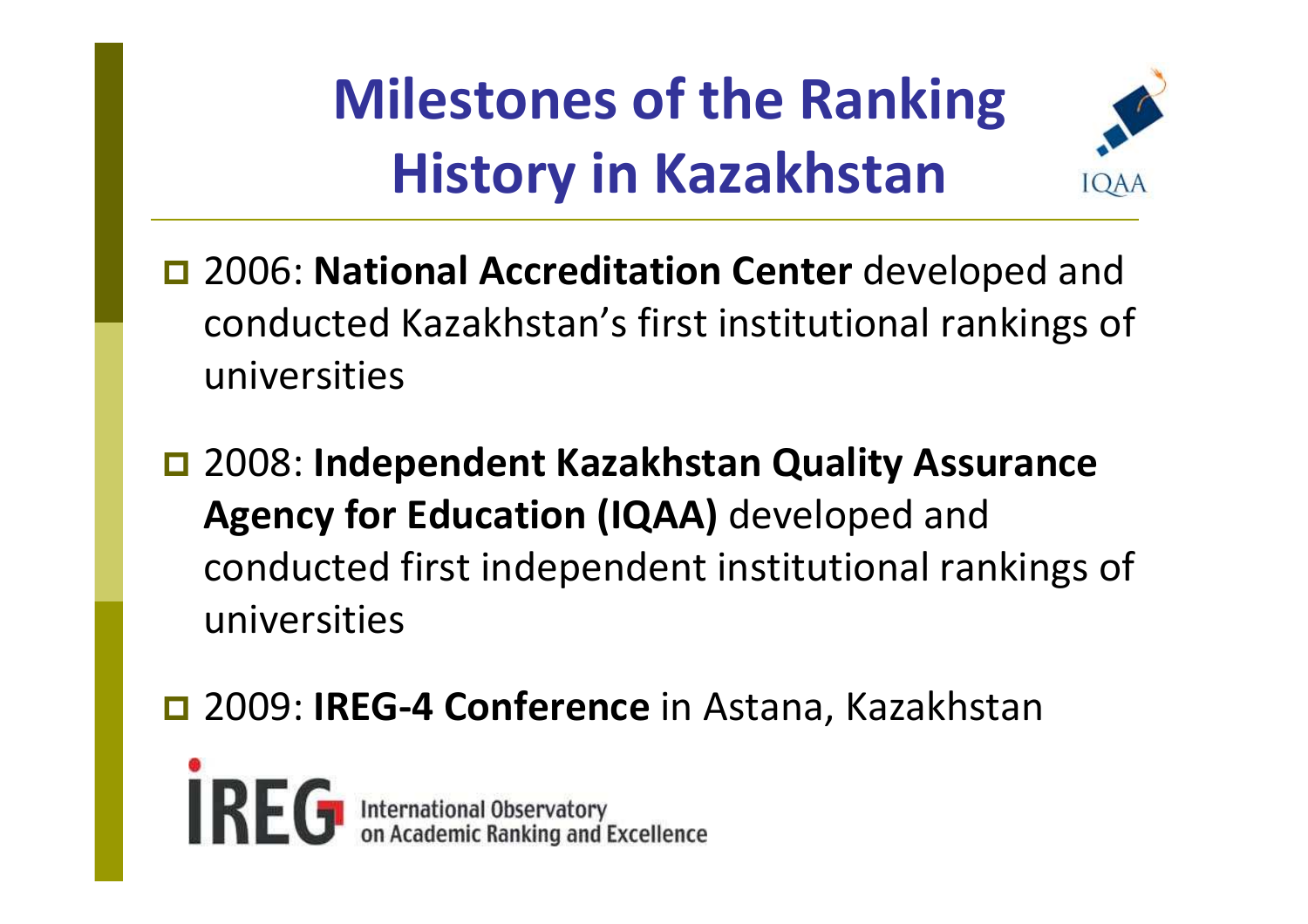

## **Why We Conduct Rankings**

- $\Box$  To **improve the quality** of Kazakhstan's HigherEducation
- To help prospective students<br>and their families to make a and their families to **make a right choice**
- $\Box$  To promote and speed up **competition** among Kazakhstan's universities
- **D** To provide **necessary and timely information** for employers, government, social funds and international educational organizations





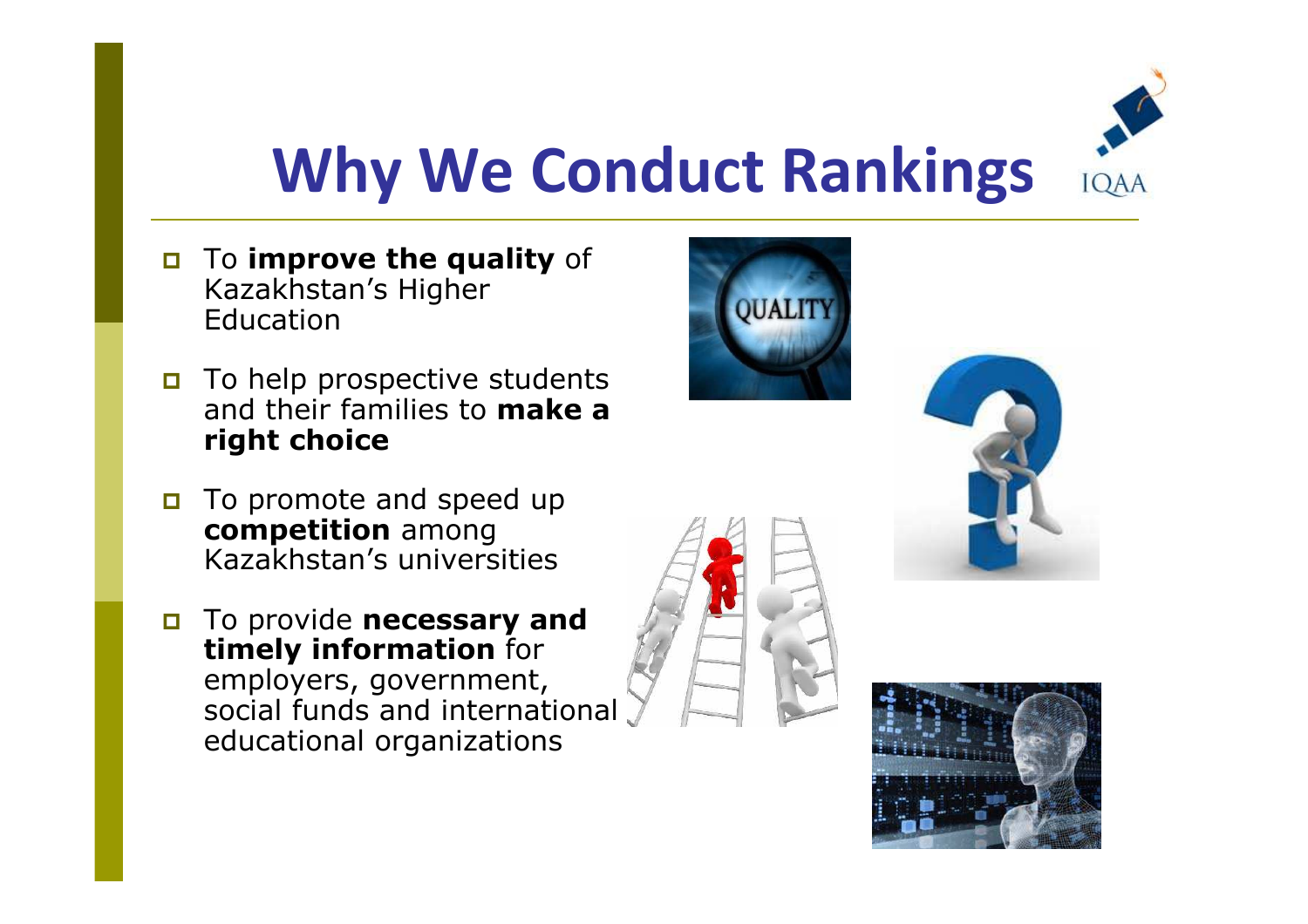

### **BASIS**

- 1.Berlin Principles of Ranking Higher Education Institutions
- 2.Scientific Approach
- 3.International Experience

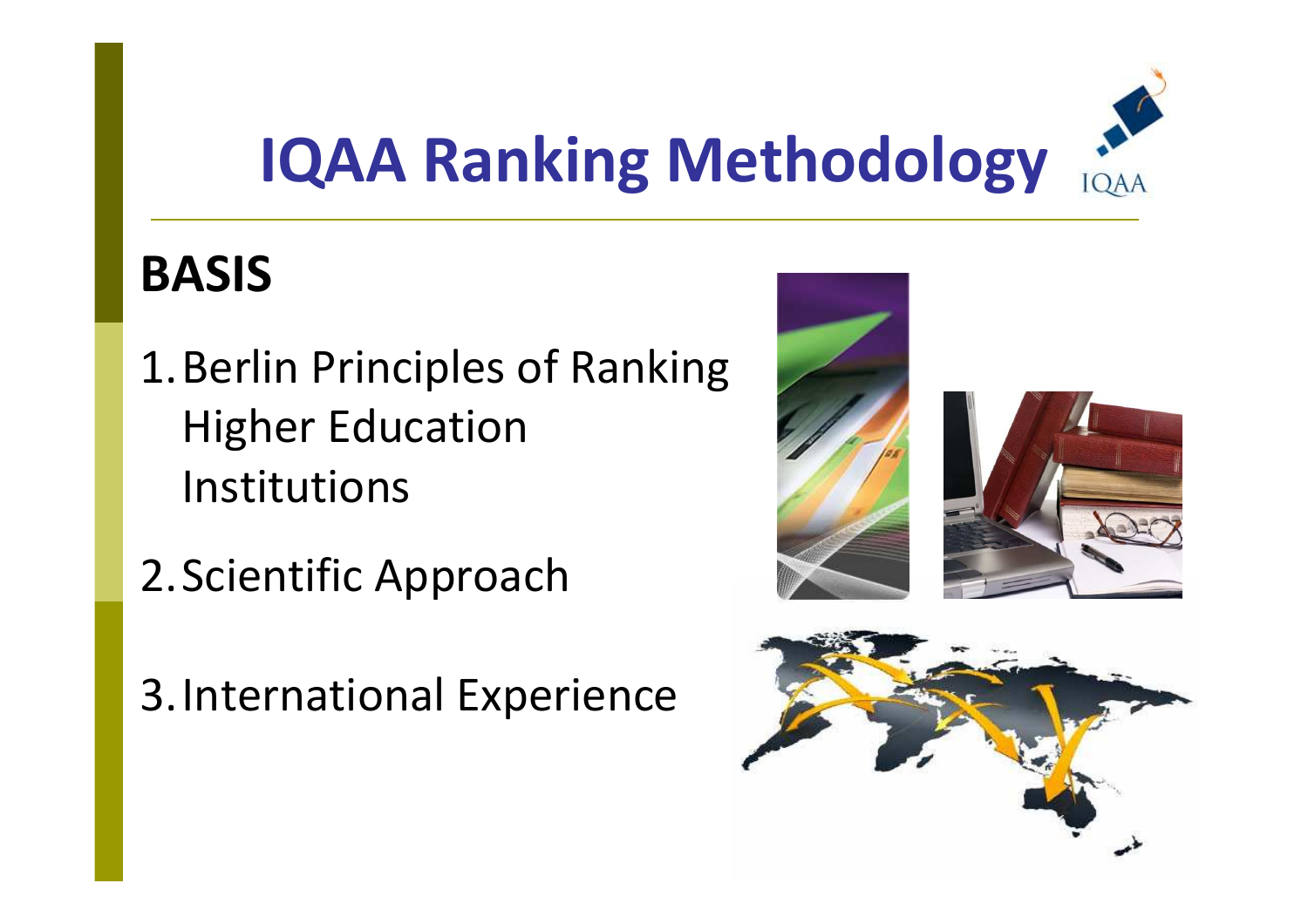

#### **Three independent sources of information are used to conduct the rankings:**

**<u>n</u> Form #1** is based on quantitative information<br>submitted by HEI's additional sources of informa submitted by HEI's, additional sources of information are received from the Ministry of Education & Science and independent sources.

**Example 12** is based on sociological research and and some integration of augmention of the field of consists of questionnaires for experts in the field of higher education.

**<u>n</u> Form #3** is based on sociological research and<br>consiste of questionnaires for employers consists of questionnaires for employers.

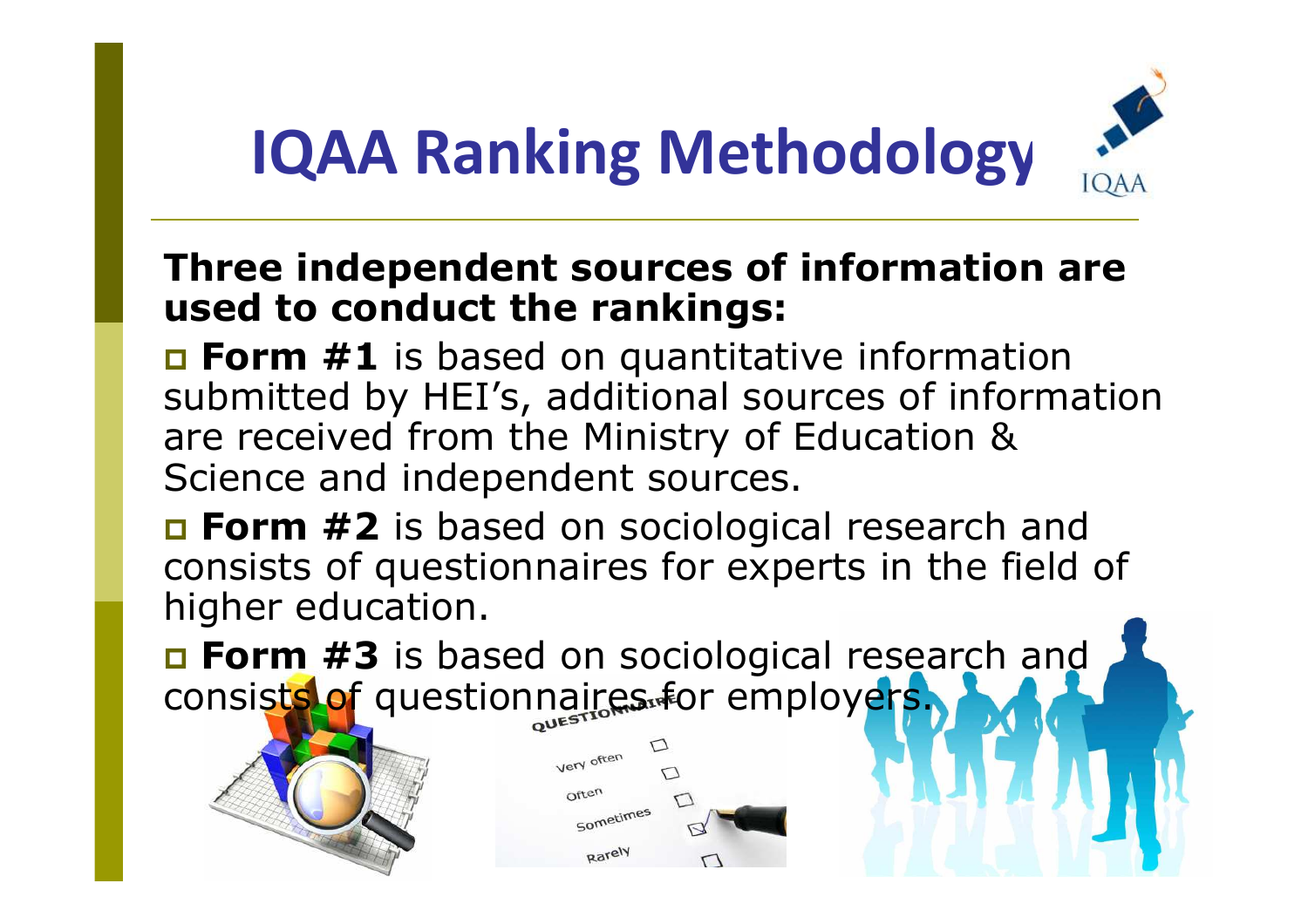

# **1. Academic Resources – 60%**

### - **Quantitative** (Informational-Statistical) Data Presented by HEI's

#### $\blacksquare$ **<sup>6</sup>**Indicators and **<sup>39</sup>** Criteria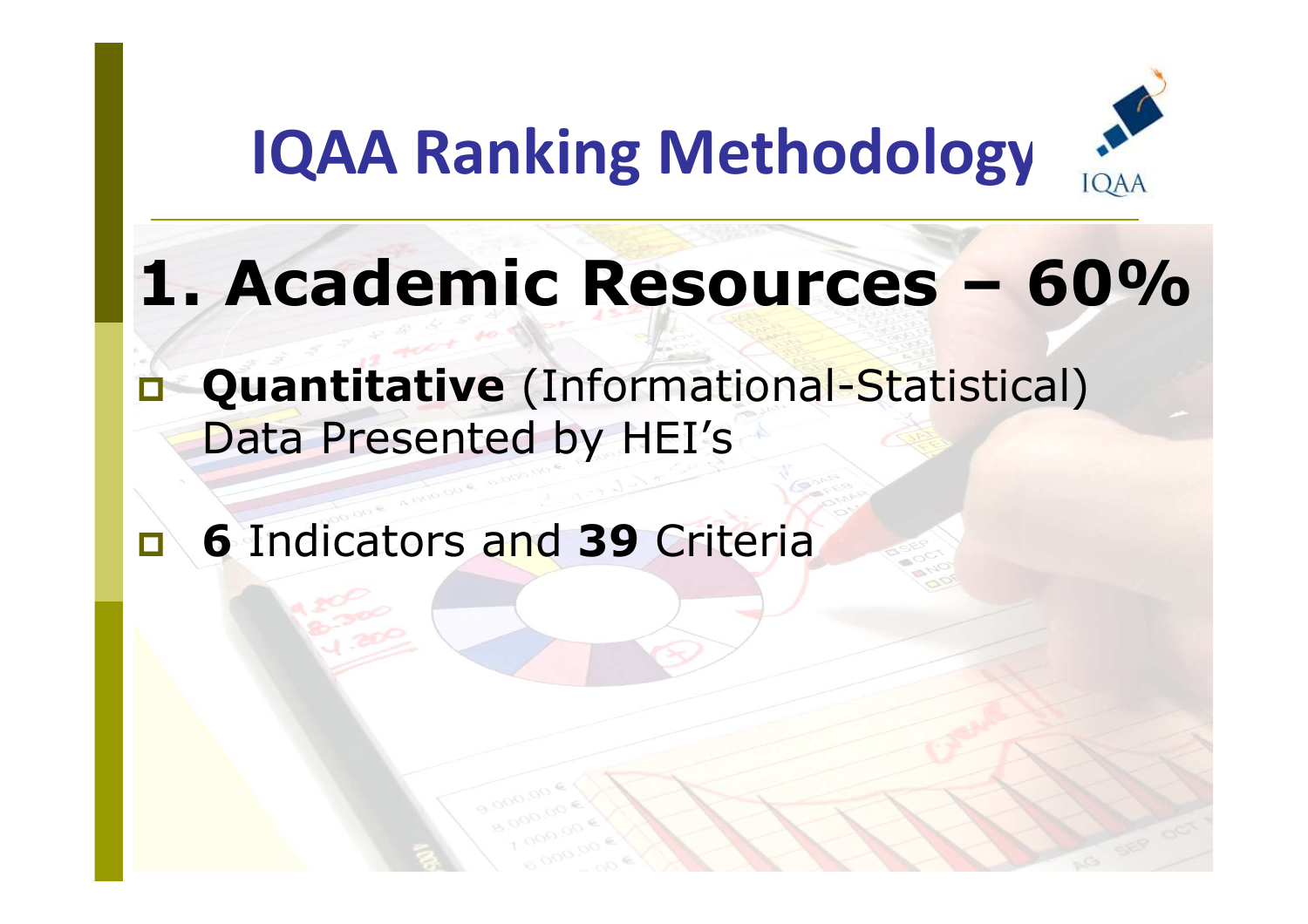| <b>1. Academic Resources</b> |                                                                                |                      |  |  |
|------------------------------|--------------------------------------------------------------------------------|----------------------|--|--|
| #                            | <b>Indicators</b>                                                              | % of the Total Score |  |  |
|                              | <b>Student Body</b>                                                            | 8                    |  |  |
| $\overline{2}$               | <b>Student Academic Achievements</b><br>and # of Educational Programs in HEI's | <b>10</b>            |  |  |
|                              | <b>Faculty</b>                                                                 | 9                    |  |  |
| $\overline{\mathcal{A}}$     | <b>Research and Innovation</b>                                                 | 15                   |  |  |
| 5                            | <b>Internationalization</b>                                                    |                      |  |  |
| 6                            | <b>Informational Support</b>                                                   |                      |  |  |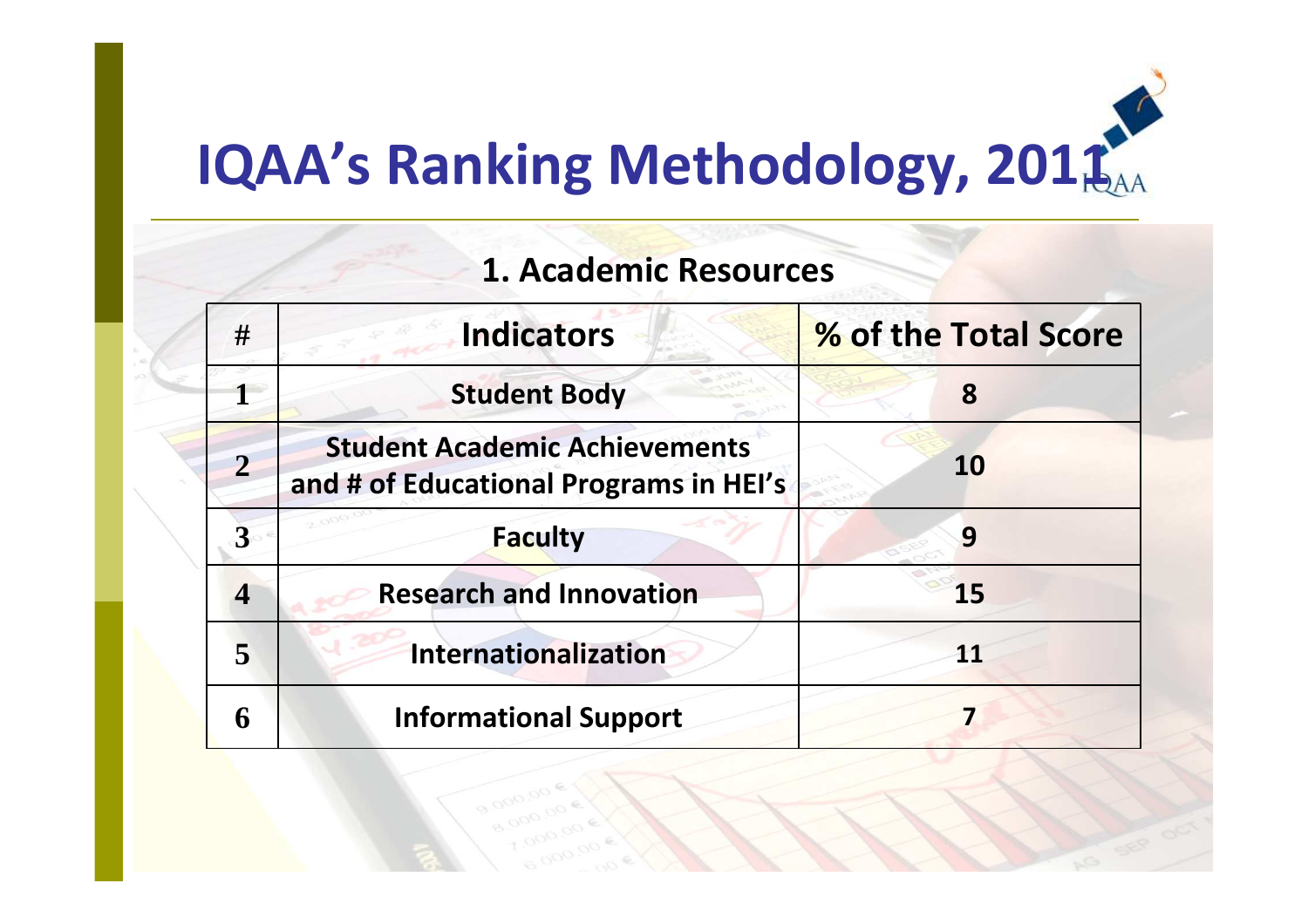

**2. Expert Survey – 10%**

**n** Consists of Questionnaires for Experts

- More than **<sup>200</sup>** experts participate nationwide.

- Experts: Rectors, Vice-Rectors, Heads of Departments, Professors and Researchers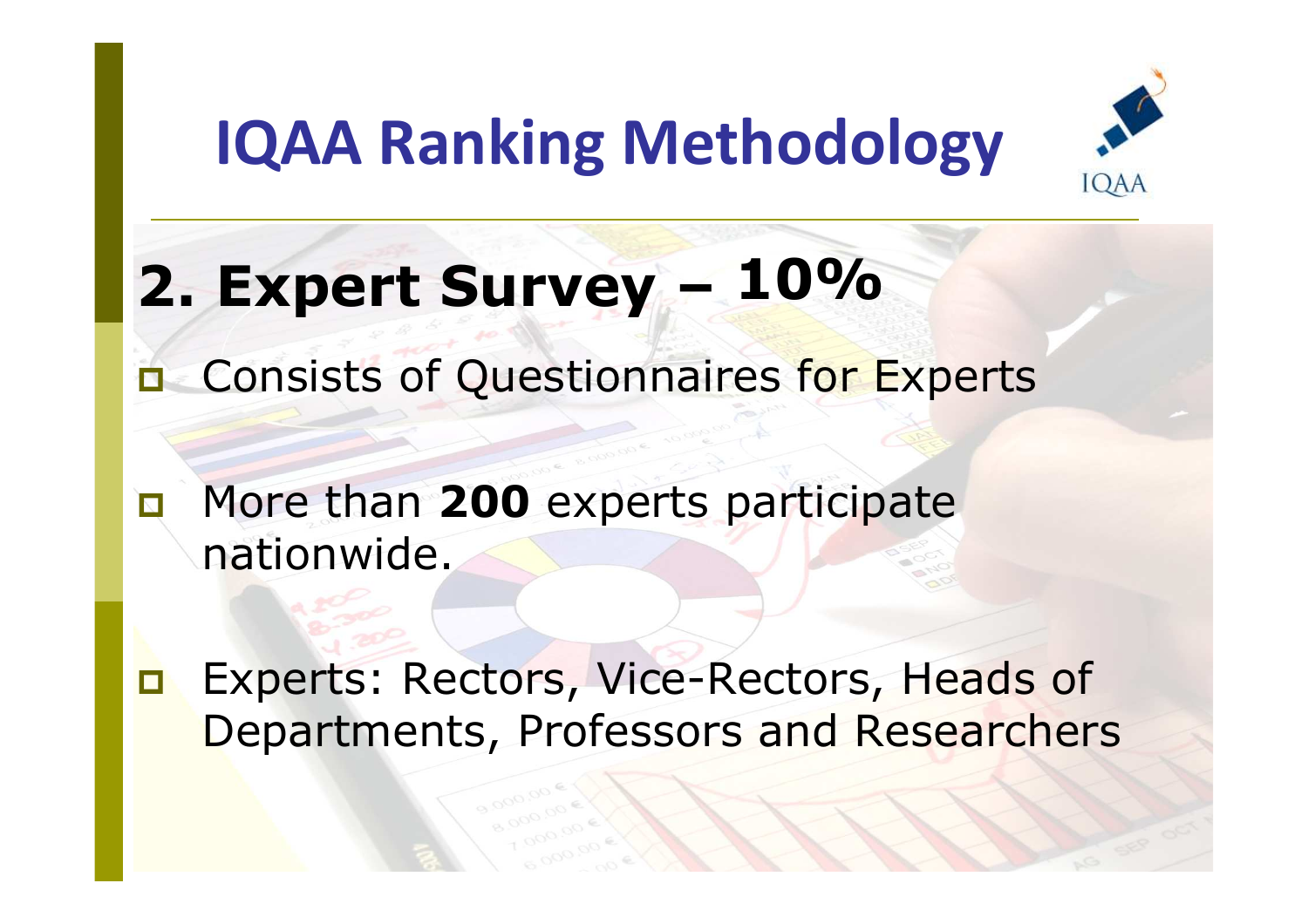

### **3. Employer Survey – 30%**

- $\blacksquare$ **Employers assess the level of training and qualification of Employers** assess the level of training and qualification of graduates working at the surveyed companies.
- $\Box$ More **<sup>1000</sup>** respondents participate nationwide.
- $\Box$ Surveys are conducted by mail and e-mail.
- - Surveyed employers consist of ministries, regional governorships, leading national business companies, NGO's and others.
- $\Box$  National Economic Chamber "Atameken" publishes the questionnaire for employers on their website during the ranking.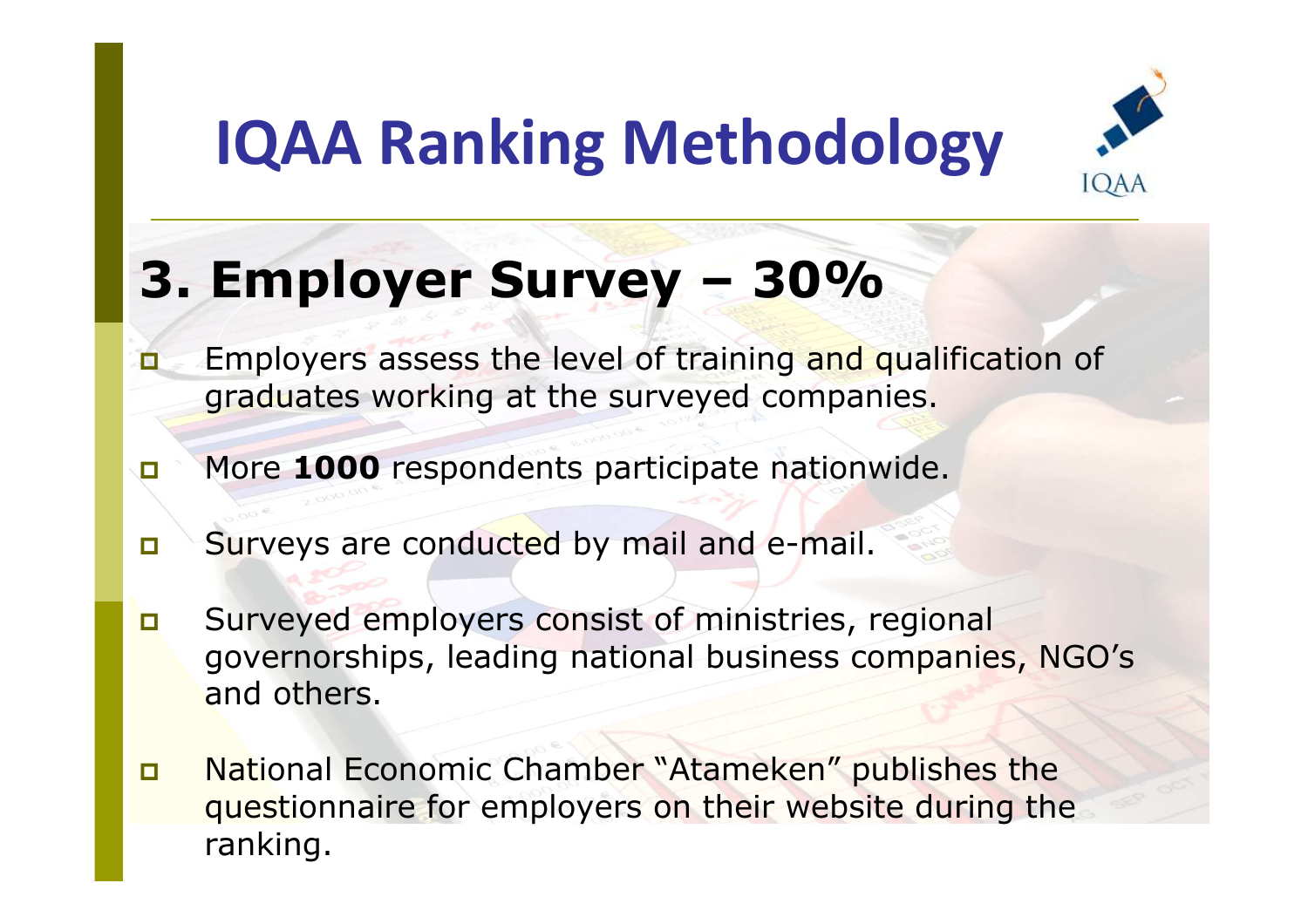### **IQAA 2011 Ranking Results**



-**<sup>62</sup>** HEI's were ranked, while 135 had participated.

-All the results were summed up and the integral sums determined, according to which the ranking positions of universities were defined.

 $\Box$  If the results of ranking were within 3% range, the HEI's were assigned the same place.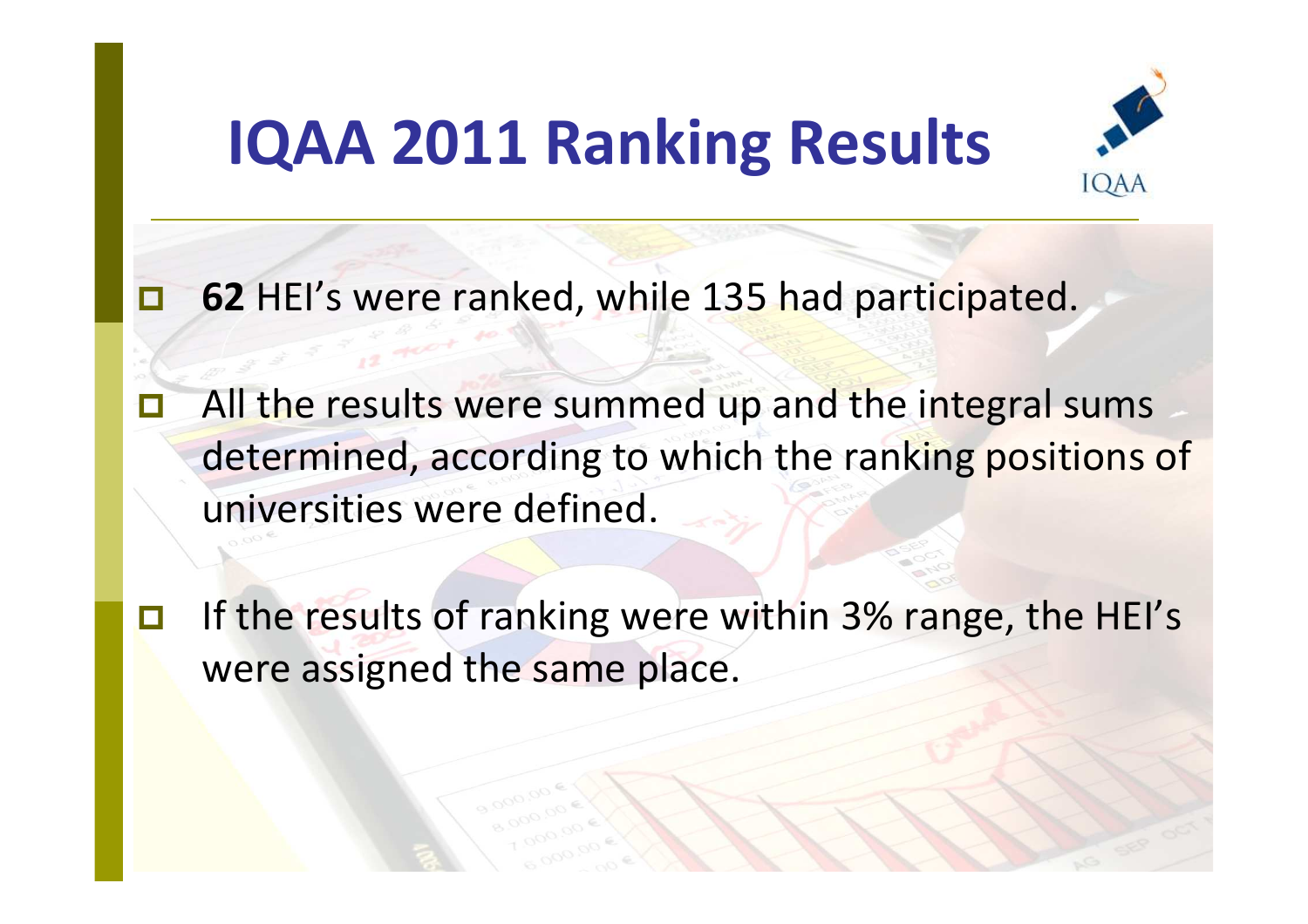# **IQAA Ranking Results**



- $\Box$  **Supervisory Council** at IQAA considers and approves ranking results. It's members are:
	- Management of the National Economic Chamber "Atameken"
	- MP's of the Parliament of Kazakhstan
	- **Service Service**  Representatives of the Ministry of Education and Science



 $\Box$ From June to September, as the ranking results are published, the number of daily visits on the **IQAAwebsite** triples.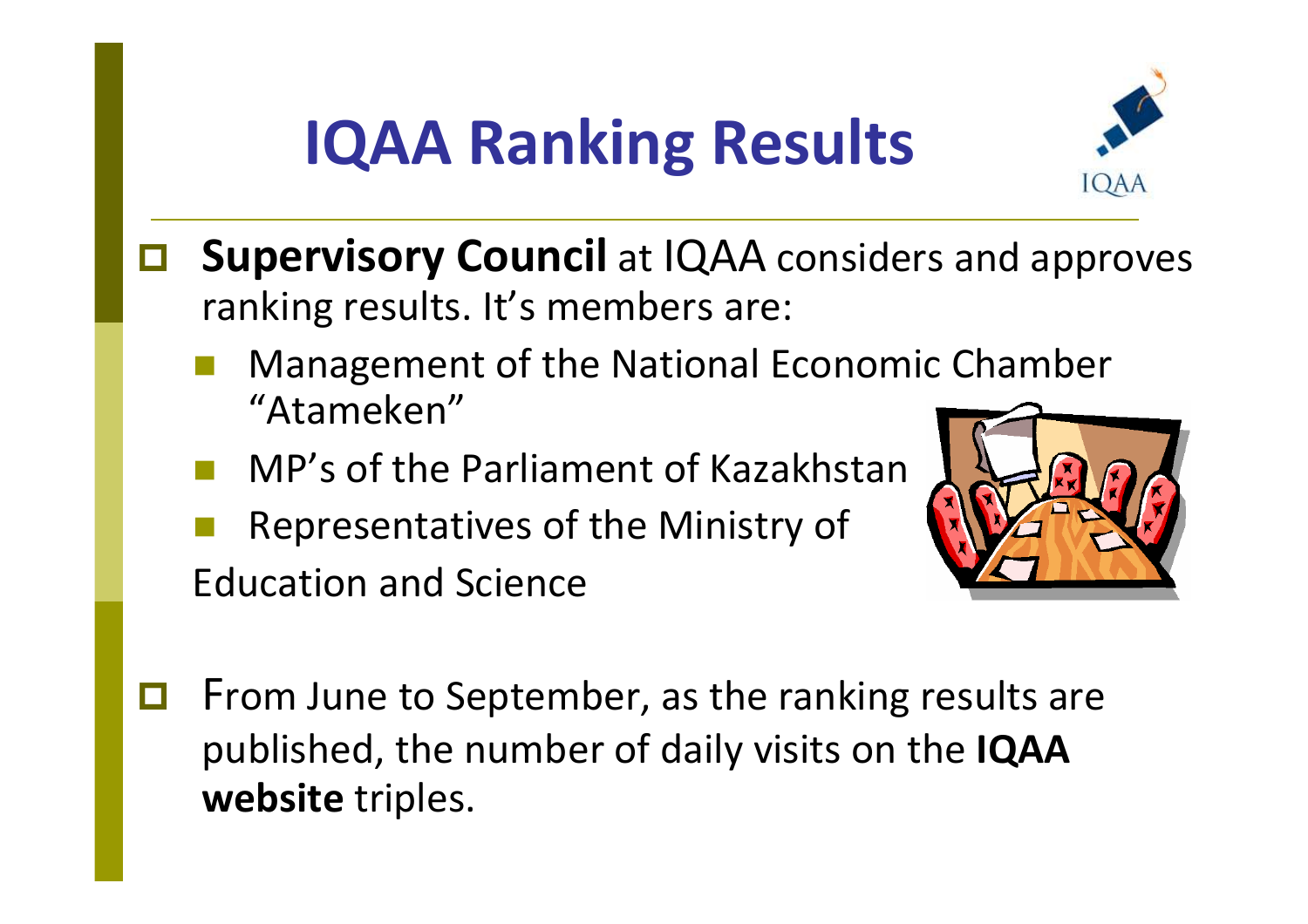# **The Impact of Rankings onHE Sphere in Kazakhstan**



- **□** The government has outlined the target for 2 or more universities to enter the top global rankings **by 2020.**
- Heightened Interest to Quality of Universities in Society
- More Competition and Improvement among HEI's



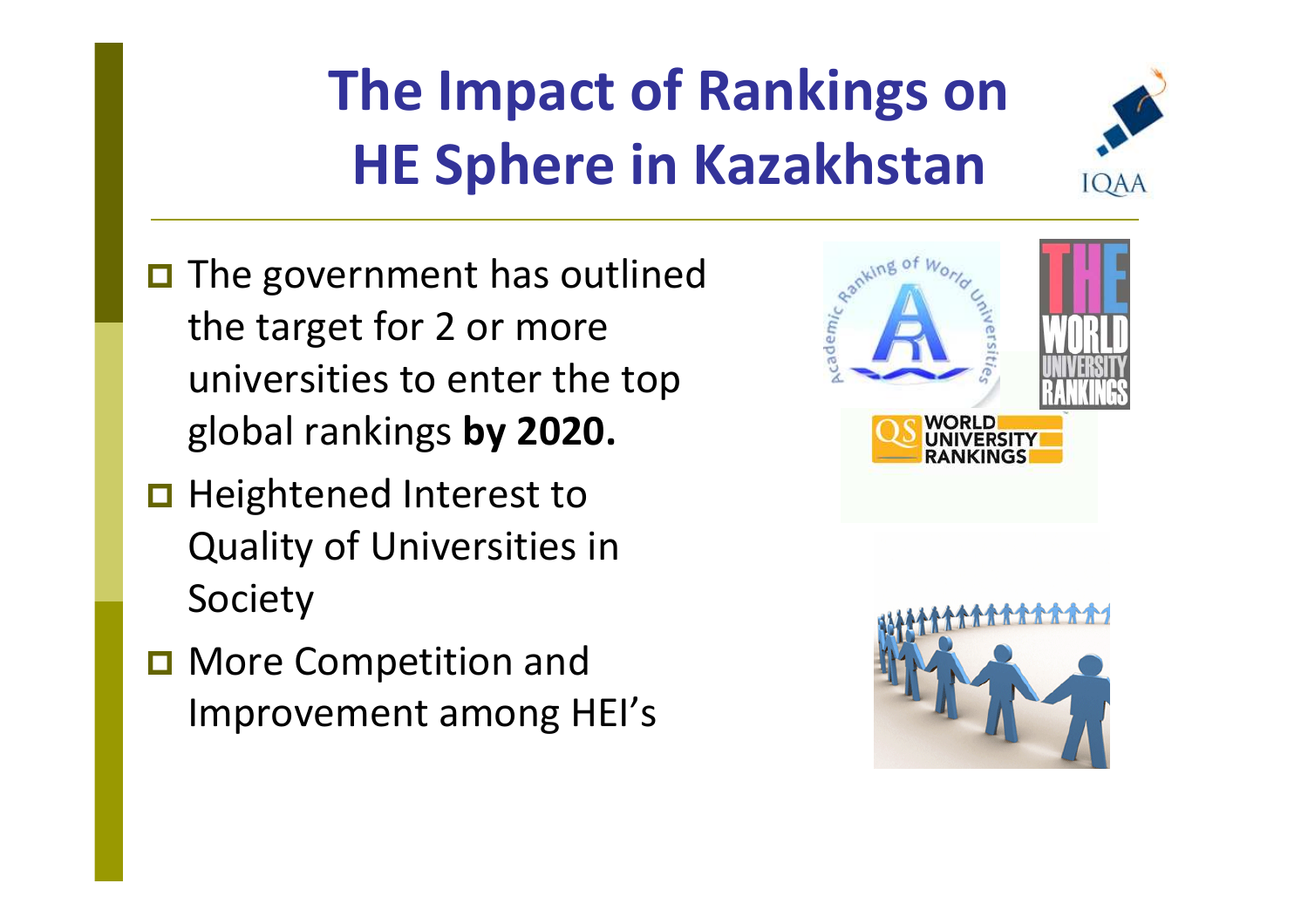# **The Impact of Rankings onHE Sphere in Kazakhstan**



- Enhancing **Internationalization** and Promoting **Academic Mobility** in HEI's

- D Websites of universities have been significantly improving and much more information is now provided.
- Ranking results are used by **Academic Councils** of universities to shape their strategy and improve their positions.



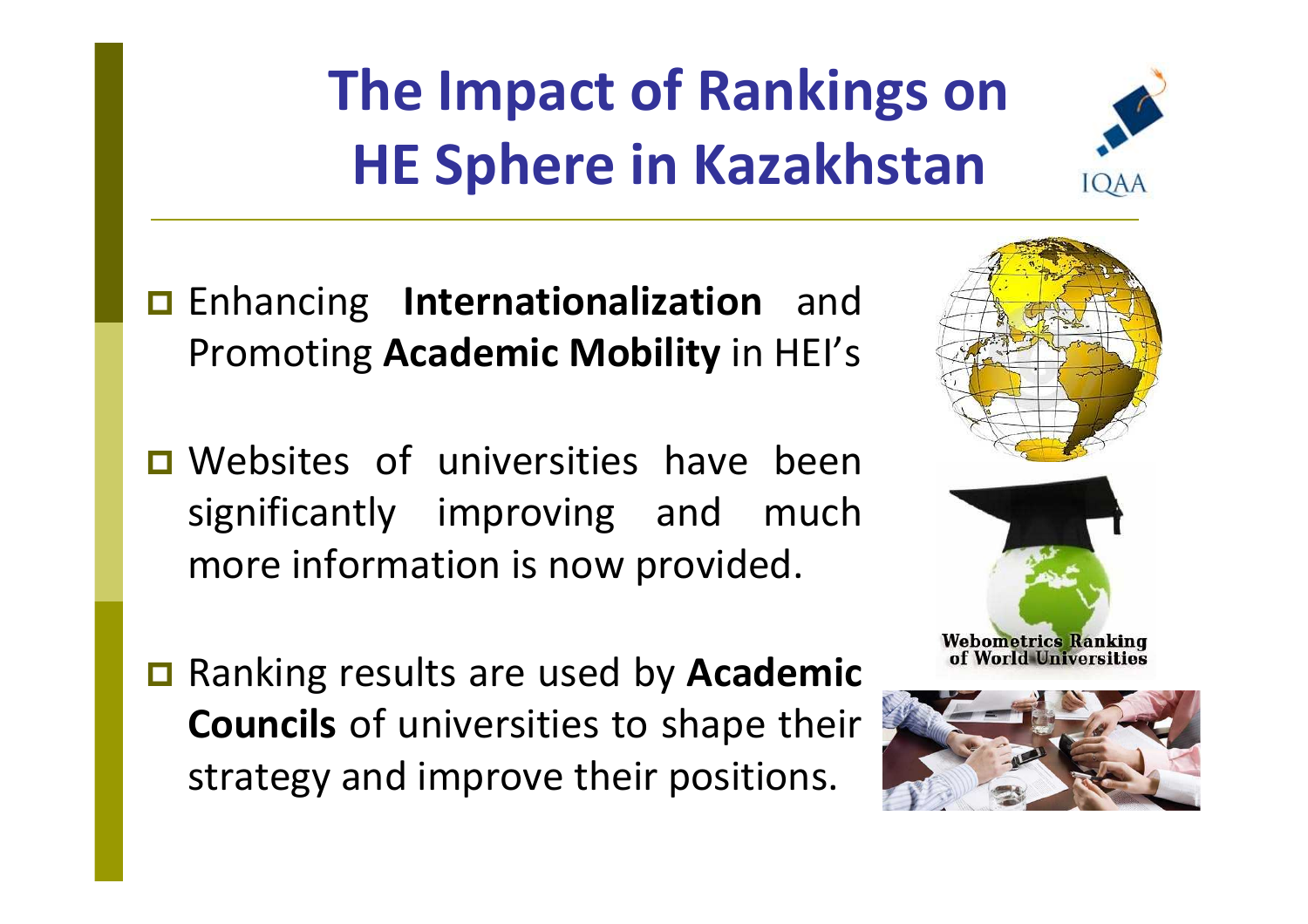### **Conclusion: Rankings in Kazakhstan**

- Rankings should be one of evaluation and QA tools, not the solution to all issues. However, they are still an important instrument and they add new dimensions to quality assessment.
- n Rankings play an important role in dissemination about relative positions of universities to broader public and stakeholders.
- Rankings should be careful about not being too one- dimensional and limited and strive to assess all sides of university activity.
- University rankings are popular and have positive opportunities for further development in Kazakhstan.